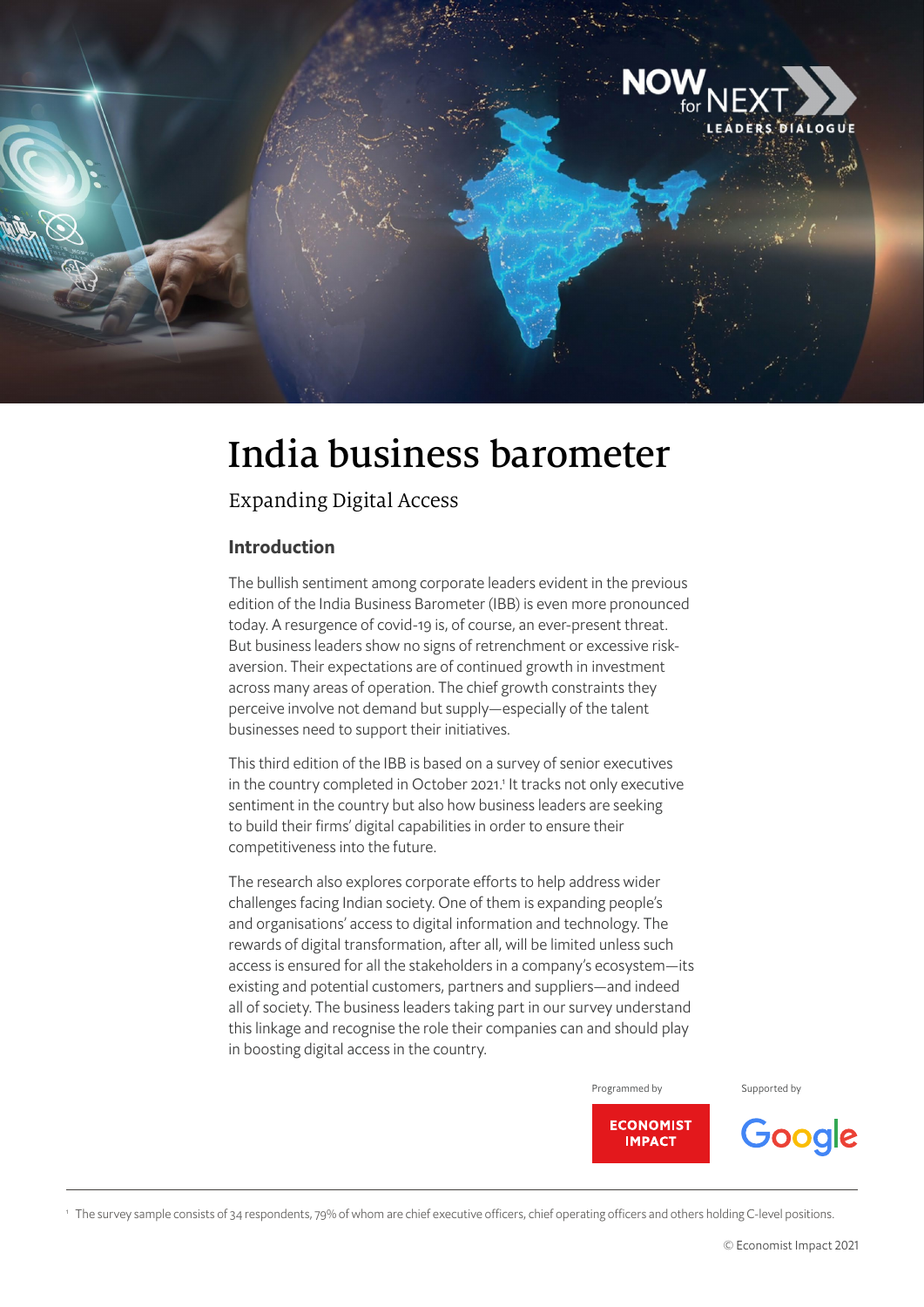#### All systems go

If Indian executives harbour any doubts about the strength of recovery in their markets, they are not evident in the survey on which the IBB is based. The barometer readings have improved markedly since the previous edition in all five indicators that it tracks. For example, expectations for Indian economic performance are extremely positive, reading 33.1 on a scale of -50 to +50, compared with 21.7 in August and -1.8 recorded in June. The Economist Intelligence Unit shares the survey respondents' optimism: it forecasts domestic GDP growth of 8.2% in this fiscal year (April 2021 to March 2022) and a similarly buoyant 7.8% in the following year.<sup>2</sup>

The executives' anticipation of growth in Indian consumers' confidence is as high as that of domestic economic growth, also reading 33.1 in the barometer. Somewhat lower, although still decidedly positive, are expectations of growth in

## Figure 1: Barometer readings

Business expectations for the next three months



#### Figure 2: Talent constraints

The most significant challenges faced by respondents' businesses over the next 3 months (top responses)



<sup>2</sup> See https://country.eiu.com/india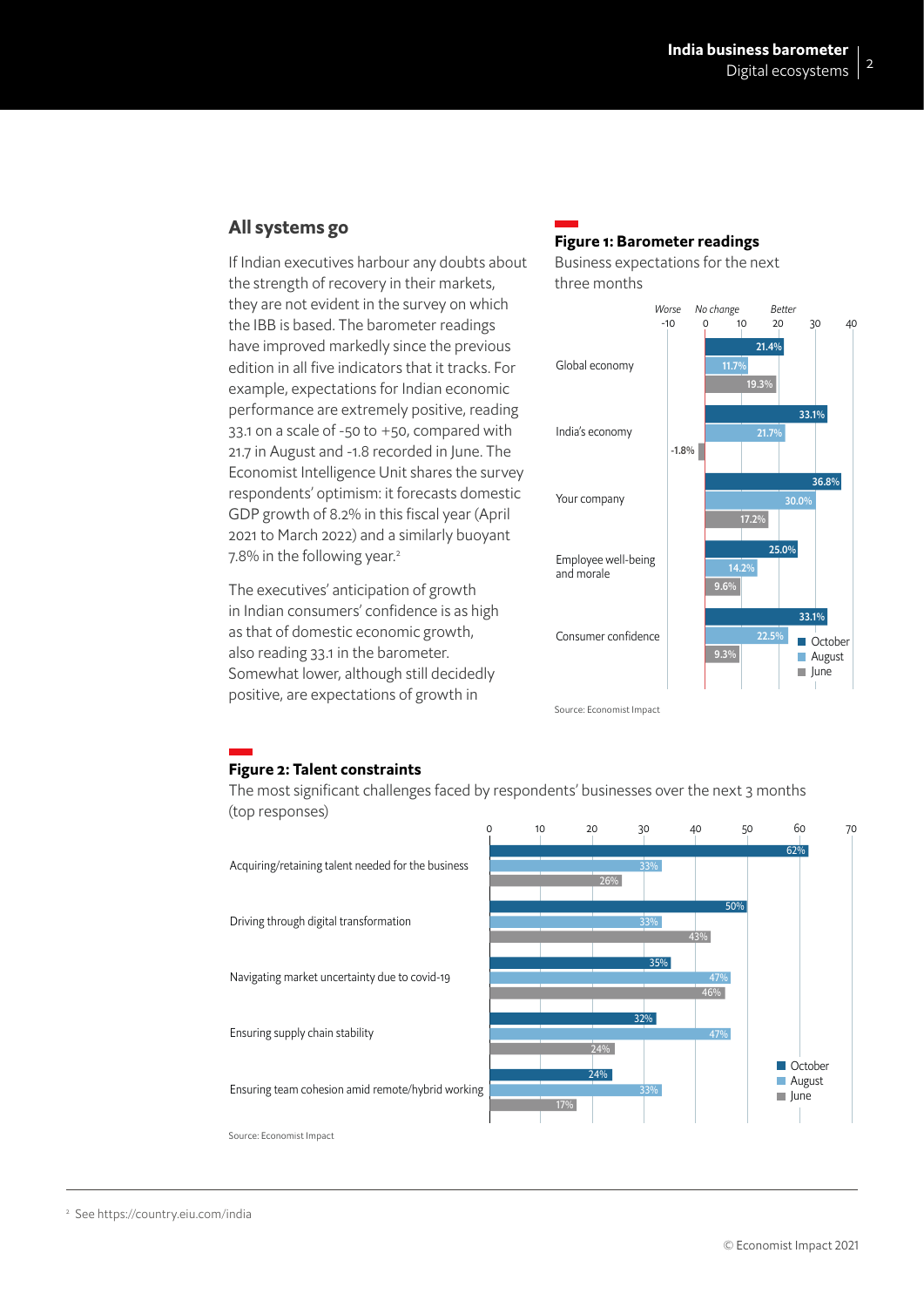economies outside India (a reading of 21.4). This could reflect recent signs of slower expansion in China and the US, two of India's key export markets. Any doubts about external growth are not reflected in business leaders' outlook about their own companies' prospects: that barometer reading sits at 36.8, more than twice as high as the one taken in June.

As elsewhere in the world, the larger questions about a sustained recovery involve not demand growth but the ability of Indian businesses to keep pace with it. The biggest strain the latter are currently experiencing relates to acquiring and retaining talent, a factor highlighted by 62% of the surveyed executives. This is a considerable increase on the 33% who cited this factor in August, and a good indicator of how aggressively Indian businesses are seeking to expand. Supply-chain issues, by contrast, appear to have receded as a limitation to growth.

#### Mission digital

Second on the list of top business challenges in the months ahead (cited by 50% of executives), is driving through digital transformation. This is less a growth barrier than a signal of the importance and urgency that Indian business leaders attach to this endeavour. The urgency is also clearly reflected in the investment priority they are placing on boosting digital capabilities. It is striking, for example, the extent to which investment intentions in various categories of digital technology have strengthened in comparison with earlier in 2021. More Indian companies are clearly taking off any handbrakes they had been applying to their digital investments. For example, the barometer reading of 15.1 for investment in digital marketing reflects more than minor spending increases: over half the executives who say investment will grow say it will be by a magnitude of more than 10%. The same is true of those intending to invest more in cloud-based services and in automation in the three months to come.

## Figure 3: Barometer reading

Investment expectations for the next three months



Source: Economist Impact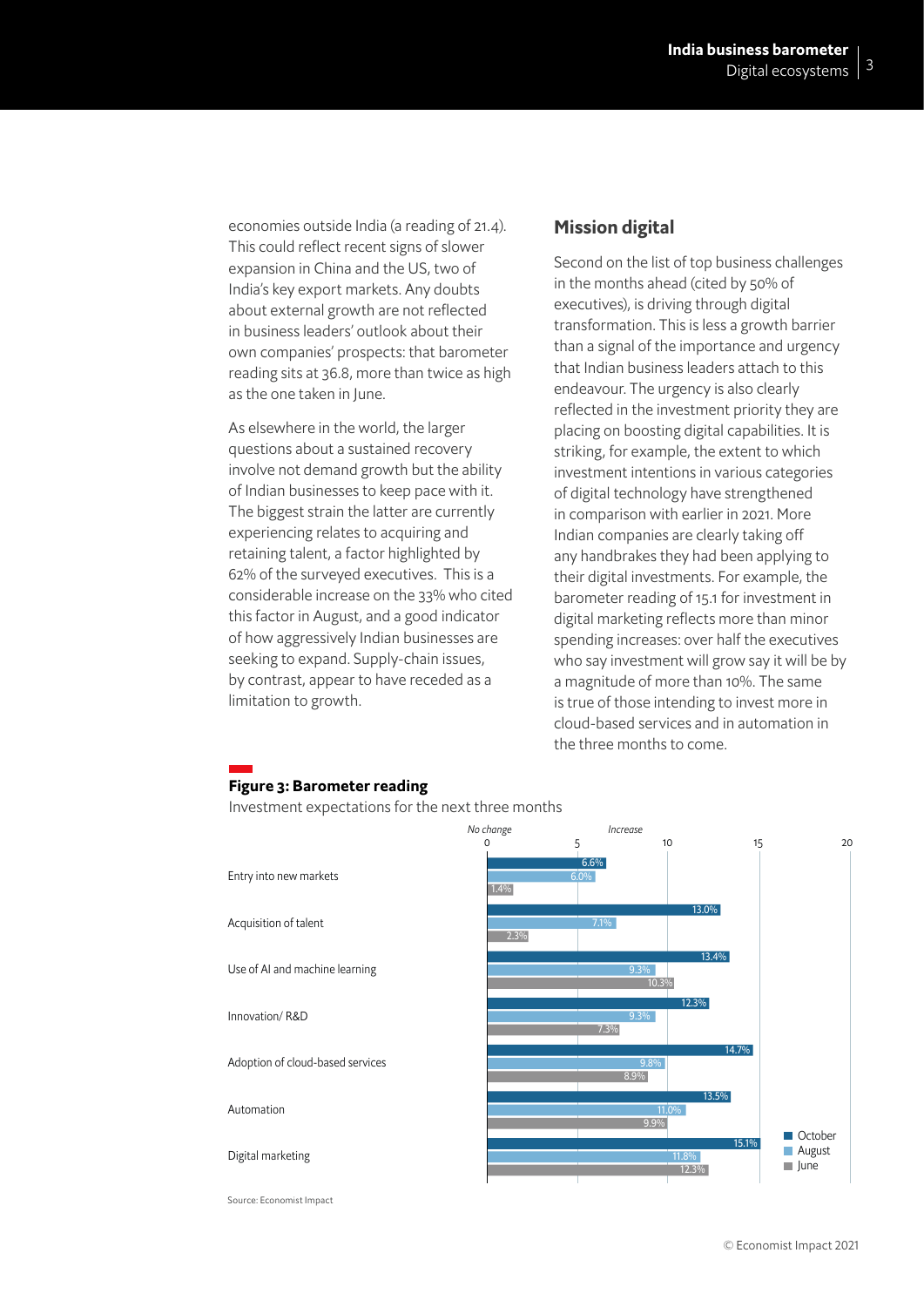#### Access divides

India has made enormous strides in the past two decades in connecting people to the internet, particularly thanks to the growth of affordable mobile connectivity. In Economist Impact's Inclusive Internet Index 2021, India ranked 20th of 120 countries in terms of internet affordability.3 Yet according to the International Telecommunications Union (ITU), just 41% of Indian citizens actually used the internet in 2019.<sup>4</sup>

Reducing this persisting digital divide is of course an enormous socio-economic challenge for the country. But it is also a business challenge, as 62% of the surveyed business leaders say that inadequate internet connectivity is an impediment to their companies' growth.

Expanding digital access is partly a matter of improving internet infrastructure. Asked to identify the chief barriers to information access, near the top of the respondents' list (cited by 32%) is the insufficient quality of

that infrastructure, resulting in slow upload and download speeds in parts of the country. Another barrier is the dearth of public WiFi in some cities and towns (cited by 27%).

The challenge is wider, however. Improving the coverage and quality of infrastructure is of course critical, but that is mainly the remit of government agencies and telecommunications providers. Top of the respondent's list of access barriers is low levels of digital literacy, cited by 41%. Another, mentioned by 24%, is the limited availability of internet content in multiple languages. India has 22 major languages (and thousands of lesser ones), and far from all citizens can find information of importance to them in their native language.

Nearly nine in 10 survey respondents (88%) agree that "unequal access to digital information is as big a problem in our society as unequal access to education". Precisely the same number believe that "rendering internet content in multiple languages is the key to widening people's access to digital information."

#### Figure 4: Big gaps to close

Share of respondents agreeing with statements about internet connectivity and content

Inadequate internet connectivity in India is an impediment to our company's growth

Unequal access to digital information is as big a problem in our society as unequal access to education

Rendering internet content in multiple languages is the key to widening people's access to digital information in India

Source: Economist Impact



3 See https://theinclusiveinternet.eiu.com/

<sup>4</sup> Data sourced from the World Bank: https://data.worldbank.org/indicator/IT.NET.USER.ZS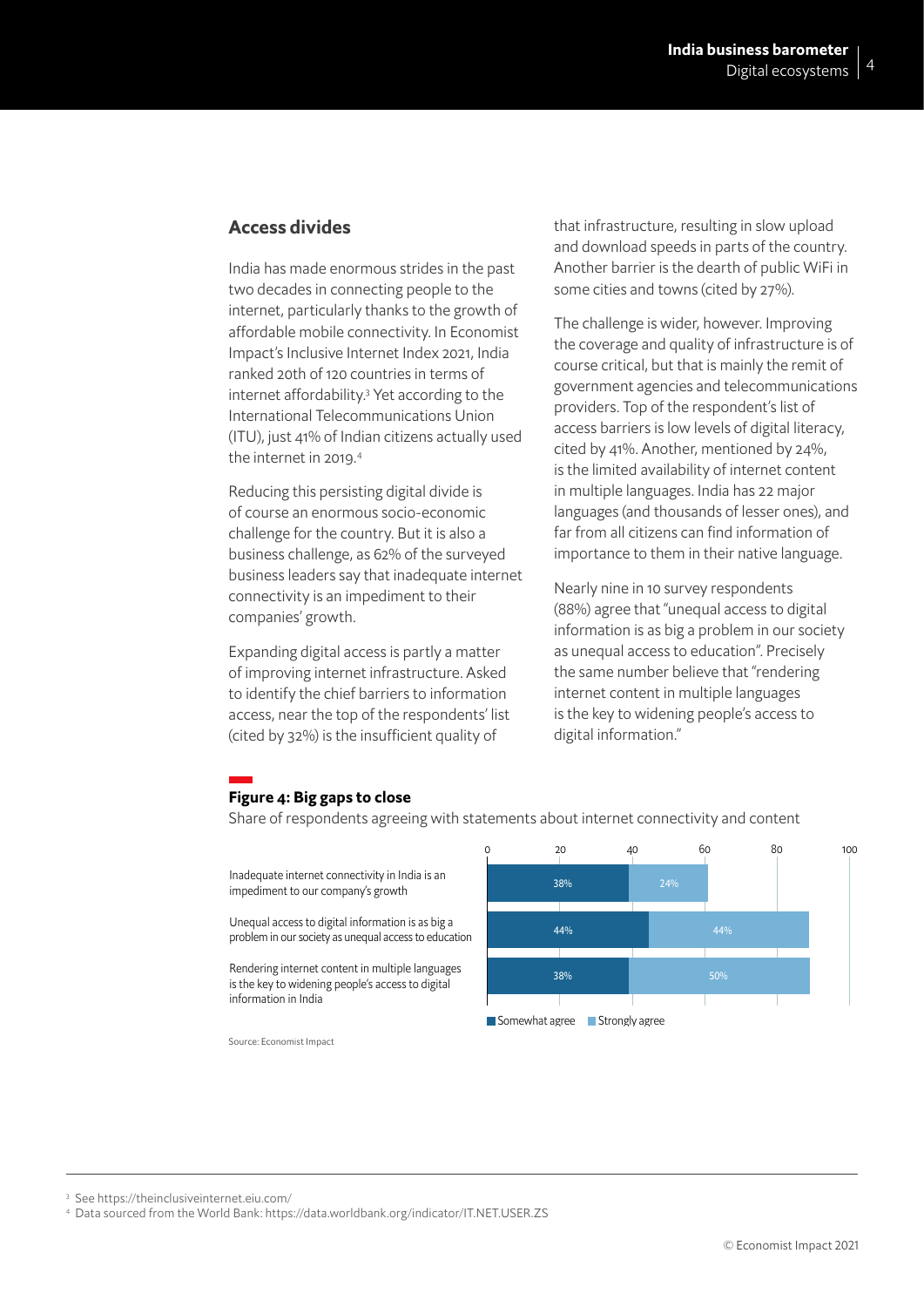Digital literacy and multi-lingual content are challenges that all businesses with an online presence—not just technology companies can help to address. As we will see, many are doing so, but those in our survey believe the first thing they need to do to improve digital access is to make it, and people's personal data, secure.

Among a menu of different actions companies could be taking to broaden digital access, by far the one taken most frequently by those in the survey (by 53%) is strengthening their cyber security defences, in order to protect their customers' and website users' data. Another oft-cited measure (by 26%) is to give customers and website users more control over how their personal data is used. Just

under one-fifth (18%) provide financial or other forms of support to public digital literacy initiatives, and the same number say they provide support to technology start-ups.

Several businesses are also striving to render the information they provide on their websites and apps in multiple languages. Nearly twothirds (65%) of those in our survey provide information in two or more languages spoken in India, and just over one-fifth (21%) do so in five or more. Such efforts accord with initiatives organised by the Federation of Indian Chambers of Commerce and Industry, in partnership with the Indian Language Internet Alliance, to foster the growth of digital content available in all 22 of the country's official languages.5,6

### Figure 5: Primacy of protection

The ways in which respondents' businesses seek to improve people's and organisations' access to digital information and technology



Source: Economist Impact

5 See, for example: https://www.business-standard.com/article/technology/making-a-billion-go-online-ficci-calls-for-language-friendlyinternet-119111801428\_1.html

<sup>6</sup> Disclosure: Google, the sponsor of the India Business Barometer, established the Indian Language Internet Alliance in 2014.